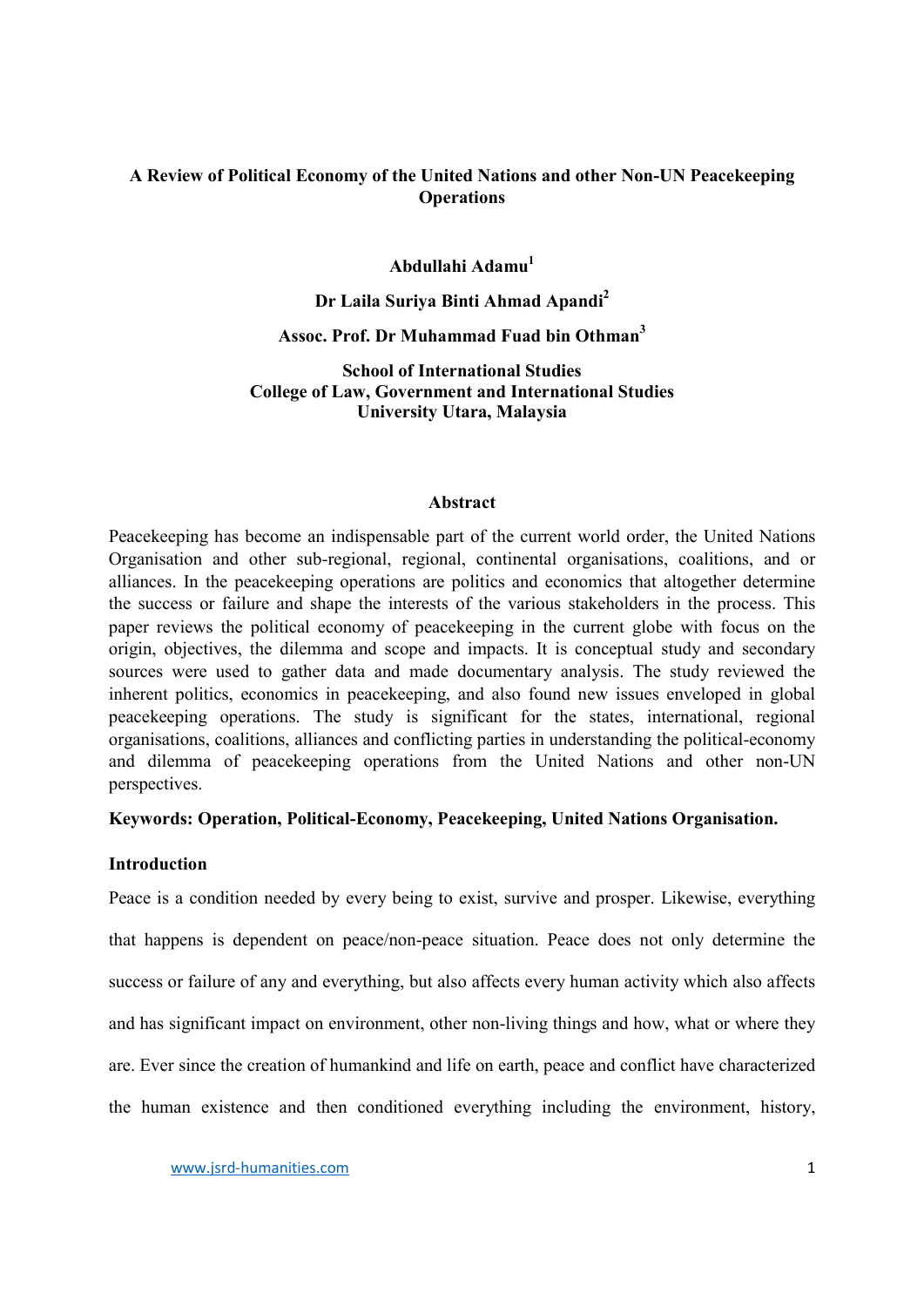development, economics, politics, among others.Different parts of the world, states and societies have at varying times been experiencing both peace and conflict situations, depending on geopolitical circumstances and development, resources disposal, power interests and relations, ethno-religious and other factors. As time changes, nature, character and pattern conflicts also change, while new friends, enemies are being made, issues arise, so also alliances, treaties and conventions are being reached. The World Wars fought between 1914 -1919 and 1939-1945 marked a new crux for the need to have a global peace which was to be reached by all stakeholders, particularly states, both developing and the developed, despite their relativities in political, economic and other interests. The Cold War since after the 2<sup>nd</sup> World War took the world precedence and instead of face to face and direct confrontations, the world powers and their cronies, the UN, some international and regional organisations were able to maintain relative international peace, at least at the collective and global level. What replaced violence was therefore, the Cold War, particularly between the United States and the former Soviet Union. However, even during the Cold War period, there were, but limited number of conflicts/wars at the various national, continental and regional levels, and of different dimensions, especially in Africa and Asia, which represented the interest or behind scene competition/rivalry between the then USA and USSR powers. This Cold War trend came to an abrupt end in the early 1990s together with the collapse of the Soviet Union which was the major Eastern power bloc.

The fall of communism and the USSR came with a new hope for the world to have a more and lasting peace and security, but to the contrary, new national, regional, sub-regional, continentalpolitical and economic power, interests, conflicts and wars erupted in most parts of the world – Middle-East, Africa, Europe among others (Goodpaster, 1996). This surge of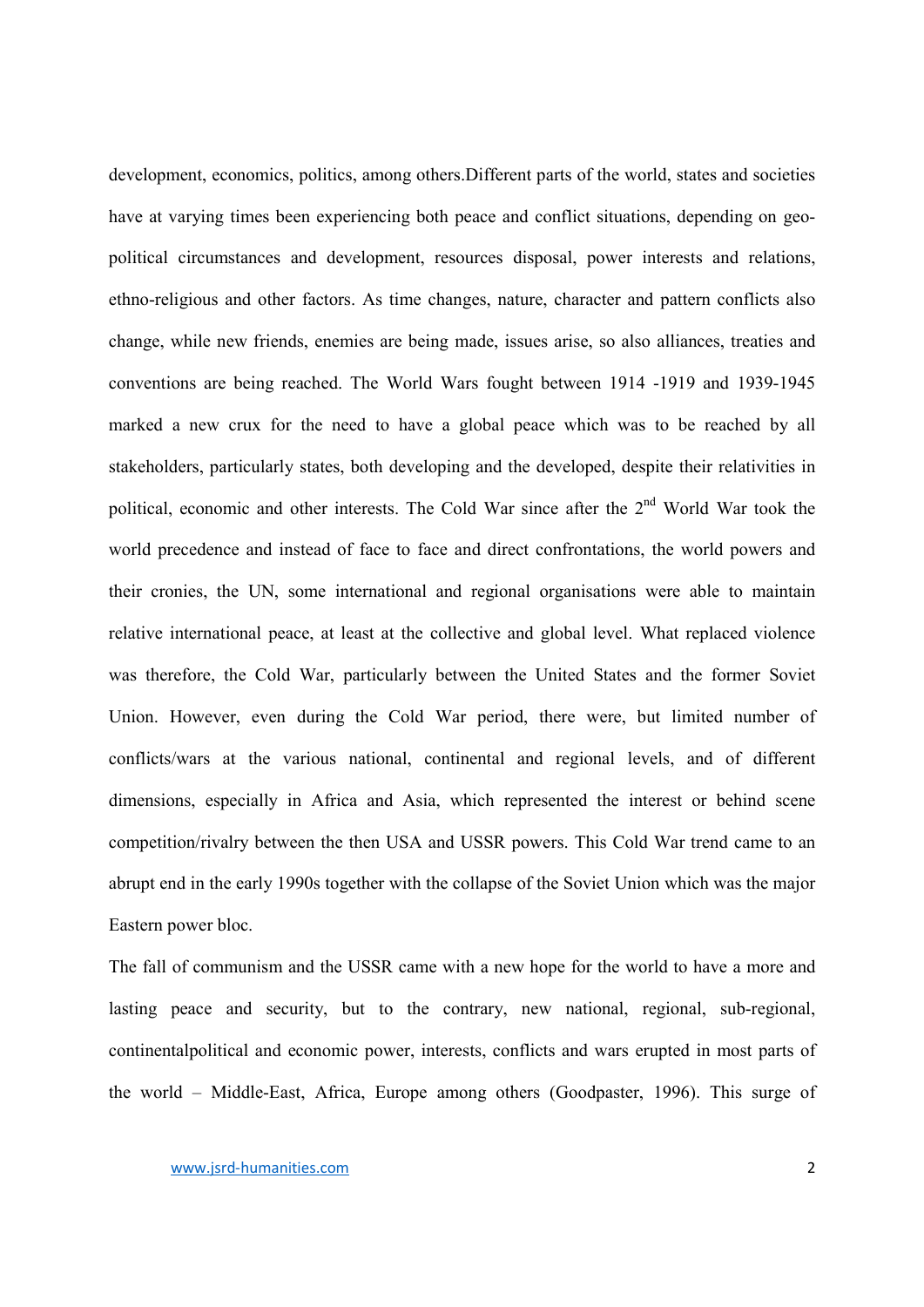conflicts prompts the increase of both conventional and non-conventional forces in the  $21<sup>st</sup>$ Century in a world characterized by conflicts in all its parts, especially Africa and the Middle-East.In such conflicts, Africa has not only been the most prominent battle ground and wars scene, but also the most prone and the worst hit (Rein. 2015; Brosig & Sempijja, 2016). Theannals of conflicts from the former states, empires and kingdoms, the  $1<sup>st</sup>$  and  $2<sup>nd</sup>$  World Wars trickled down to the post-Cold War regional, continental conflicts which necessitated the issues of peacekeeping, especially to the UN, and peacekeeping has been a product of its time and a reflection of the global power configurations (Andersen, 2018). Therefore, peacekeeping, especially under the UN has offered the world a promising peace and stability and created a more central role to the UN (Berdal & Ucko, 2015).This is on the background that over one-third of all the conflicts around the globe are currently taking place in Africa and the same Africa is the largest troops' contributor to the United Nations peacekeeping missions.Similarly, Africa has the largest number of same troops on peacekeeping missions deployed to the African continent.

Overall, the UN has been involved in about 71 Peacekeeping Missions from the year 1948 out of which 53 operations were after 1990, while there are currently 16 other peacekeeping operations carried out in Africa, and the Middle-East, and involving over 100, 000 persons – 85, 808 uniformed troops, 13, 200 Police, 1,738 military observers and annually costing the UN about \$7.87 billion from July, 2016 (Sandler, 2017; United Nations Department of Peacekeeping Operations, 2016). Earlier in its history, the United Nations had altogether deployed less than 20, 000 troops for peacekeeping missons, but by December , 2015 the figure rose to 107, 088, and for the African Union (AU),its number of highest number of troops deployed to peacekeeping missions reached its peak in the year 2013 with over 40, 000 (Brosig & Sempijia, 2016).

#### Statement of the Problem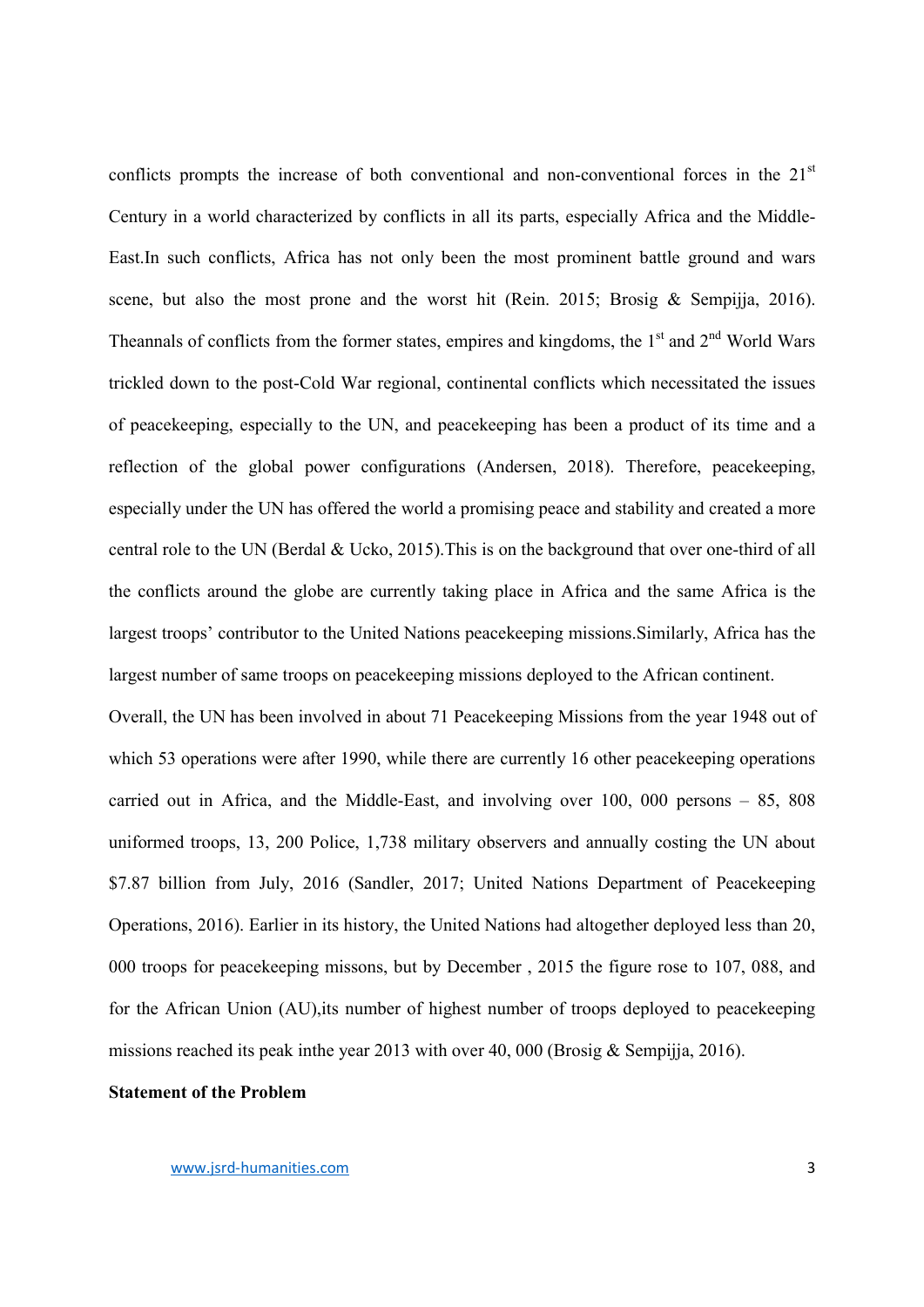Peace, peacekeeping, and peacekeeping operations have become an indispensable part of the global order that witnesses international, regional, sub-regional and intra-state conflicts since the end of the Cold War and collapse of the Soviet Union. It is however, accompanied by numerous problems, challenges and prospects amidst the set objectives and successes being recorded. Peacekeeping, apart from being highly expensive, isnegatively affected by a number of issues, especially in Africa which involve shortage of finances, political, technical and logistics, and , effects of shifts in global power with the rising influence of China and India (Mampilly, 2018; Beswick, 2014). Questionable modes of the operations, abuses of the peacekeeping principles and free riding in the name of peacekeeping have characterized and dominated the attention of both the belligerents/conflicting parties on one hand and the UN, international organisations, coalitions, regional and continental authorities; the need for peacekeeping is ever increasing around the world, especially in Africa South of the Sahara; there are increasing number of abuses, war crimes which question and threaten the credibility of peacekeeping operations around the world; peacekeeping operations has become a tool for manipulation, subjugation and control of political, military and economic powers of the world; there is the concern over inability of peacekeeping missions and operations to check the abuse of civilians by the belligerents in order to reinforce their conflict gains (Kathman & Wood, 2016); there is a decreasing role of some key contributors to the UN peacekeeping operations, especially Sweden, Denmark and others to UN peacekeeping missions (Nilsson & Zetterlund, 2016; Jakobsen, 2016; Karlsrud, 2016); the international, regional or continental peacekeeping have uncertainty of outcomes and so many nations are reluctant to deploy their military and other personnel for such operations (Goodpaster, 1996); there is also a growing concern and skepticism on the suitability, effectiveness and humanitarian concerns in the peacekeeping operations and whether those who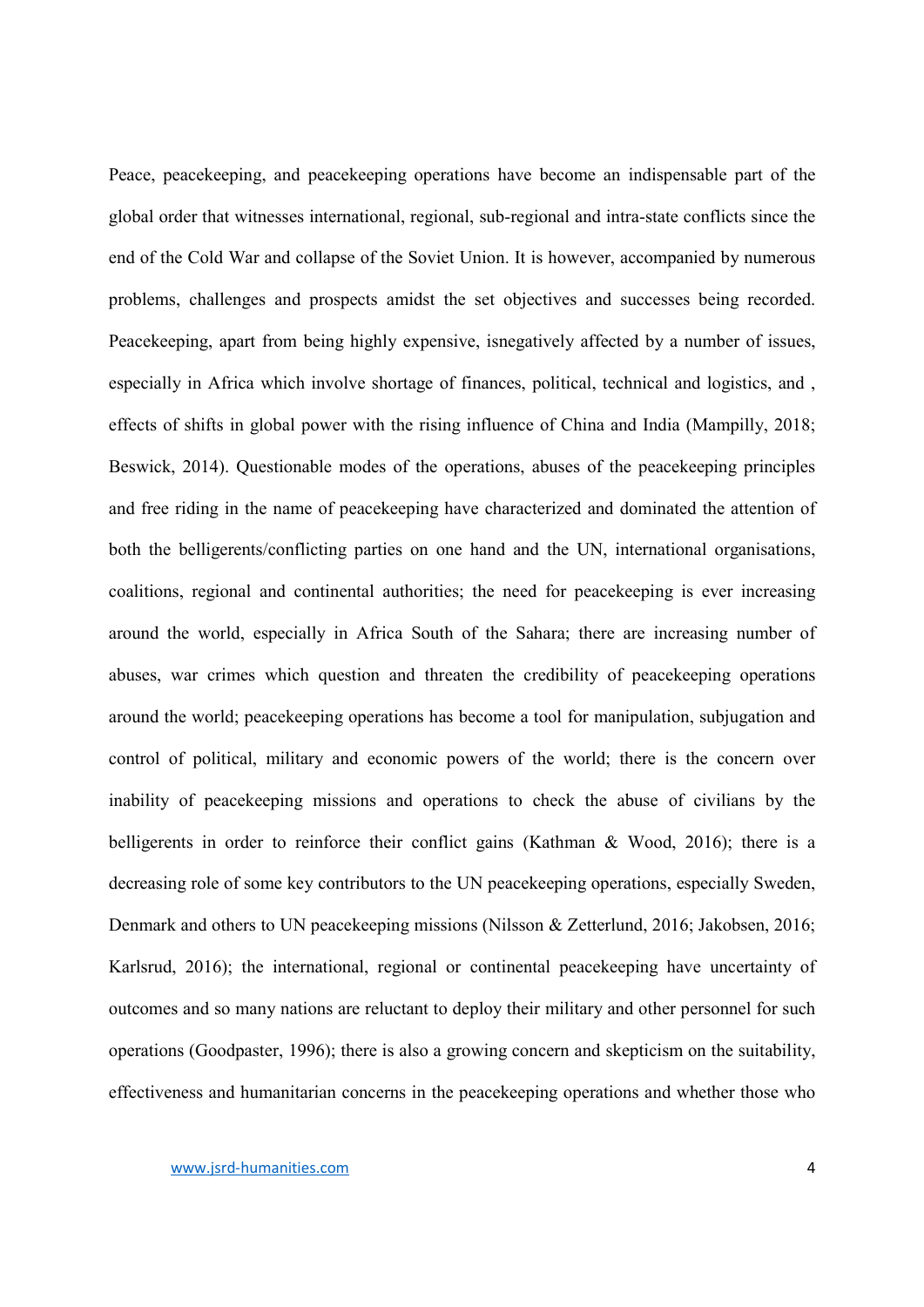can win a war can also make good peace (Arbuckle, 2006); allowing the UN led PKO to use force mandate in operations produces long term effects on for the UN and her prestige as an arbitrator (Karlsrud, 2015).

#### Conceptualisation and Review of Literature

Peacekeeping in in terms of conception and definition determined and influenced by varying factors and to different people, interests and powers – it is influenced by politics, geography and public opinion, material assistance, limits of participation and intervention force (Connaughton, 2017).Meanwhile Peacekeeping is sometimes confused or mistaken for peace enforcement, unarmed civilian peacekeeping and peace operations (Julian & Gasser, 2018). With that, peacekeeping as denoted by Connaughton (2017) is "*the prevention, containment, moderation and termination of hostilities between and within states, through the medium of peaceful third party intervention organized and directed internationally, using multinational forces of soldiers, police and civilians and maintain peace*", just as peace keeping has two key elements of non-coercion and impartiality (Moskos, 1975).

Similarly, the concept of peacekeeping has limitations, because it is only carried out with consent of the both or all the conflicting/warring parties, while in the case of the United Nations Forces, its peacekeeping forces are not allowed to use force except for self-defense. Sandler (2017) has categorised the UN peacekeeping operation into 4 – traditional peacekeeping; peace enforcement; monitoring and observer mission; and peace building. Traditional peacekeeping, monitoring and observer missions are carried out with the consent of the conflicting parties. Peace building is the most complex part of peacekeeping operations for it involves provision of humanitarian aid, and re-establishment/building of public institutions, long term commitment to nation building, elections, rule of law, legislature, building trust, restore confidence, etc., (Sandler, 2017; DeRouen& Chowdhury, 2016).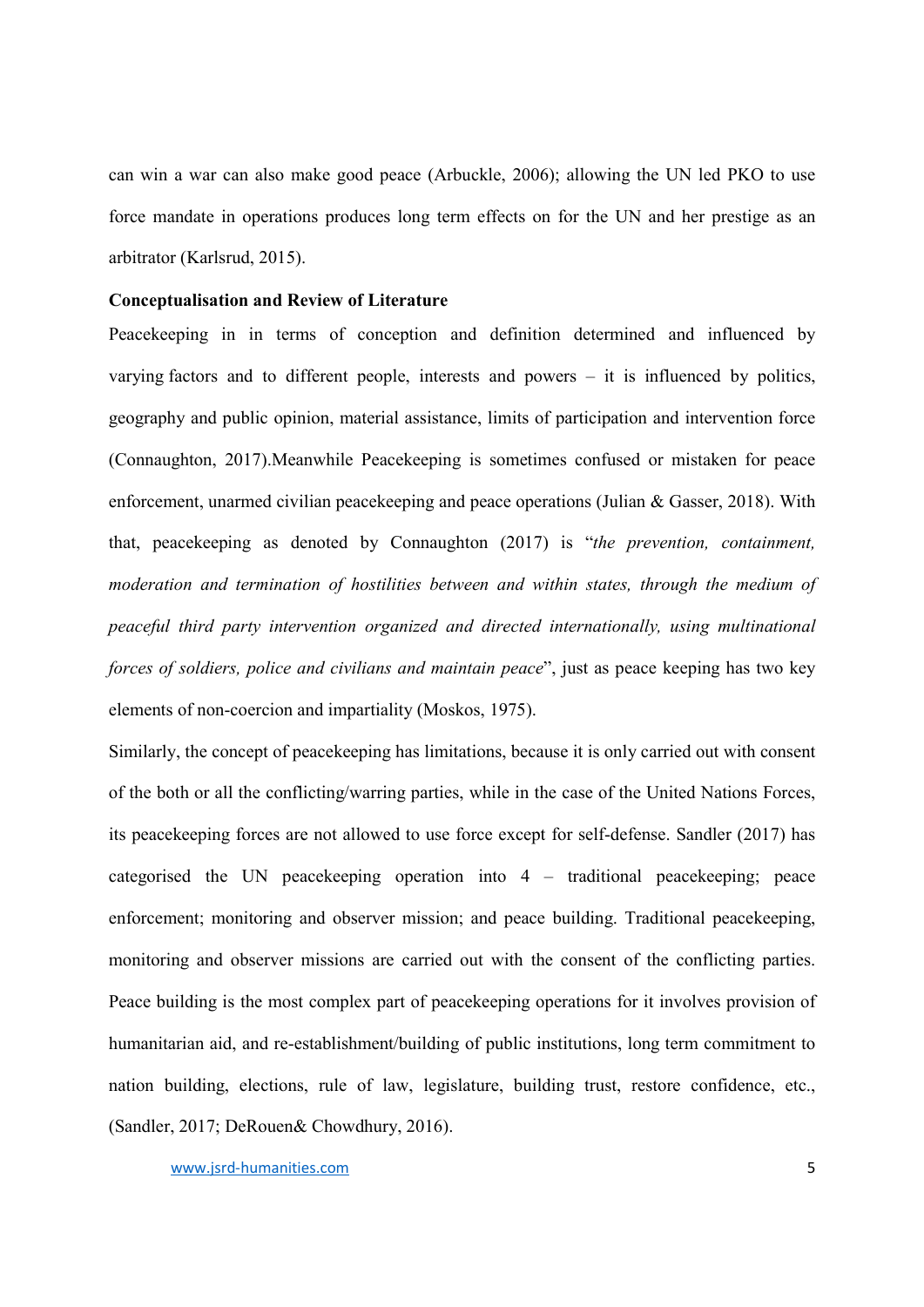On another hand, issues of monetary/material gains arise and there is high profile argument that the UN peacekeeping operations in particular, are a free riding, an enterpriseand soft makings means, especially to the developing countries being the principal troops contributor to UN peacekeeping operations (Jennings, 2018; Jennings & Boås, 2015), but that has been disputed by Coleman & Nyblade (2018) as being overrated considering the exceptional troops abilities required for such operations, the use of functional equipments and troops contributing states domestic military expenditure.This is in addition to varied income normality between the UN and non-UN peacekeeping operations (Gaibulloev, George, Sandler, & Shimizu, 2015).

#### Origin, the Need for and other Motives behind Peacekeeping

As asserted by Cimbala & Forster (2016), war is a condition of inexact socio-political events that always inflicts difficulties on humankind, and civilians are more affected when conflicts/wars erupt (Walther & Leuprecht, 2015). Peace is therefore imperative to every state and society. Originally, the responsibility of establishing, maintaining and sustenance of peace is rested on authorities of every state and therefore, government settings and structures determine peace in a state and whether peace would last or not (Shields, 2016).The international community is more concerned with and limited to using the military in the times of peacekeeping instead of also during the conflict process such as in the beginning or the peak of such conflicts.Connaughton (2017) has recollected that original peacekeepers in the world history first emerged in 1947 with the United Nations in Greece, andmilitary attaches in Indonesia that were recruited to observe the ceasefire between Dutch and the Indonesian freedom fighters with the UN Peace Administration up to 1992 when there was the establishmentof Departments for Peacekeeping Operations (DPKO) and the Political Affairs (DPA). Prior to then, the UN-led peace operations were only being administered on ad hoc arrangement from the Secretary General's office for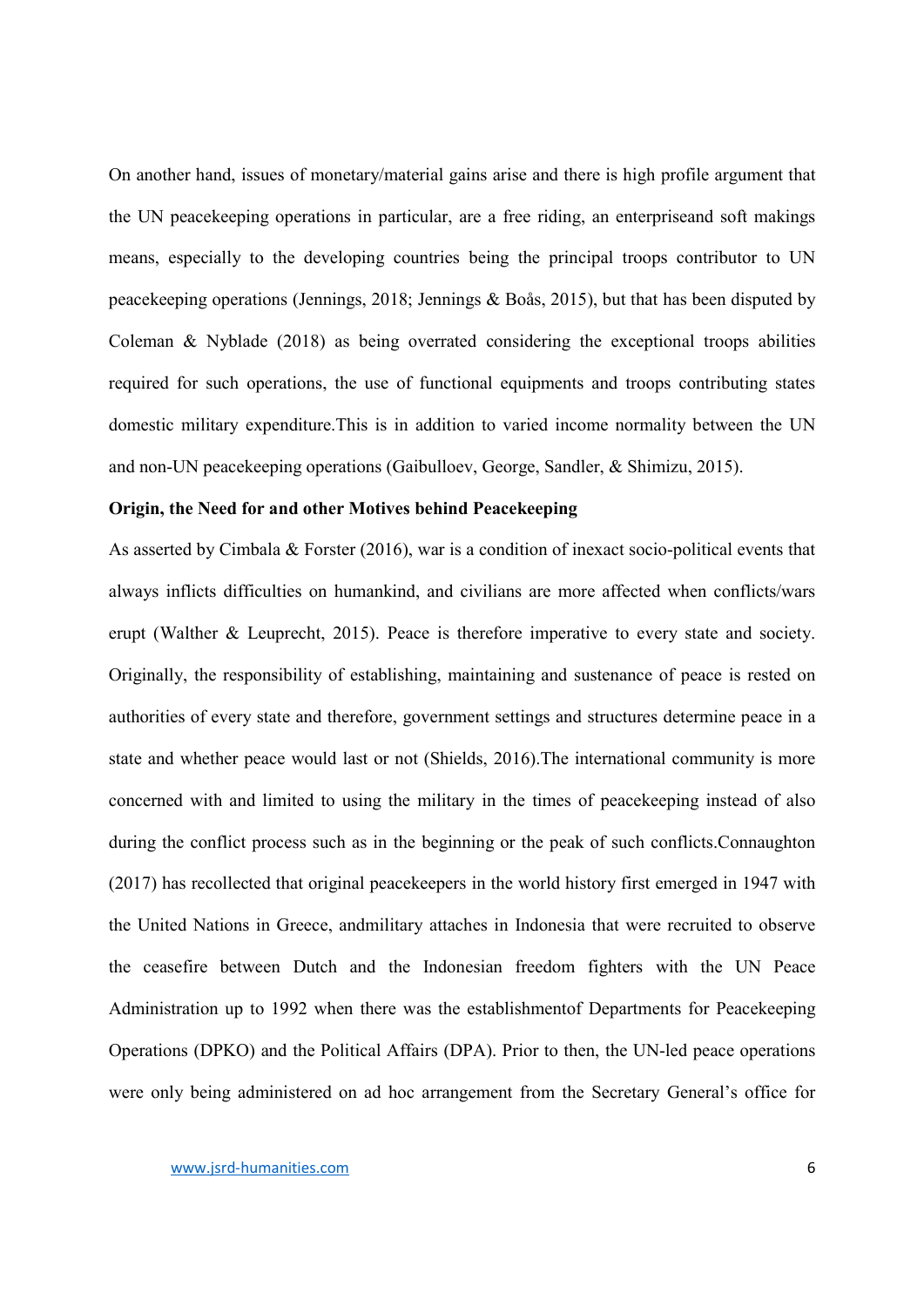Special Affairs. Establishing the permanent structure for the UN peacekeeping was made with intention of professionalisingand strengthening peacekeeping operations with increased and complex capacity to undertake the operations (Andersen, 2018). Between 1990 (the end of Cold War) and 2009, over 60 different peacekeeping operations were carried out in Africa in which the larger number of all the African states have participated at varying degrees (Dwyer, 2015).

The others (non UN peacekeeping operations) are also important in national, regional and international peace moves, but only became significant after the collapse of the USSR and rise of NATO, the eruption of Bosnian and Kosovo wars (Beardsley & Gleditsch, 2015). International peacekeeping has, therefore, limited the occurrence and escalation of wars around the world, crime and violence against humanity, cutting short the lifespan of wars and violence, but has limits in improving human rights (Diehl, Reifschneider, & Hensel, 1996; Gilligan & Sergenti, 2008; Hultman, 2010). Countries participate in peacekeeping operations for varied reasons, including the desire to promote self-interests - upsurge image, power and prestige; or contribute to regional and international peace establishment and maintenance (Koops & Tercovich, 2016; Karlsrud, 2016; Uzonyi, 2015). The need for and participation in peacekeeping is determined by a number of varied interest depending on circumstances, nature and character of the sources/issues in the conflict, the conflicting parties interests, the peacekeepers interest, political, economic and other considerations such as reduced refugees flows, increased trade and commercial activities, reduced health risks, reduced uncertainty, and enhanced resource flow.

The UN peace keeping operations are also influenced by free riding and money making personnel apart from actually achieving the main peace mission objectives, while the non-UN peacekeeping operations are more influenced by public considerations (Passmore, Shannon & Hart, 2018; Nascimento, 2018; Gaibulloev, George, Sandler & Shimizu, 2015; Stojek & Tir,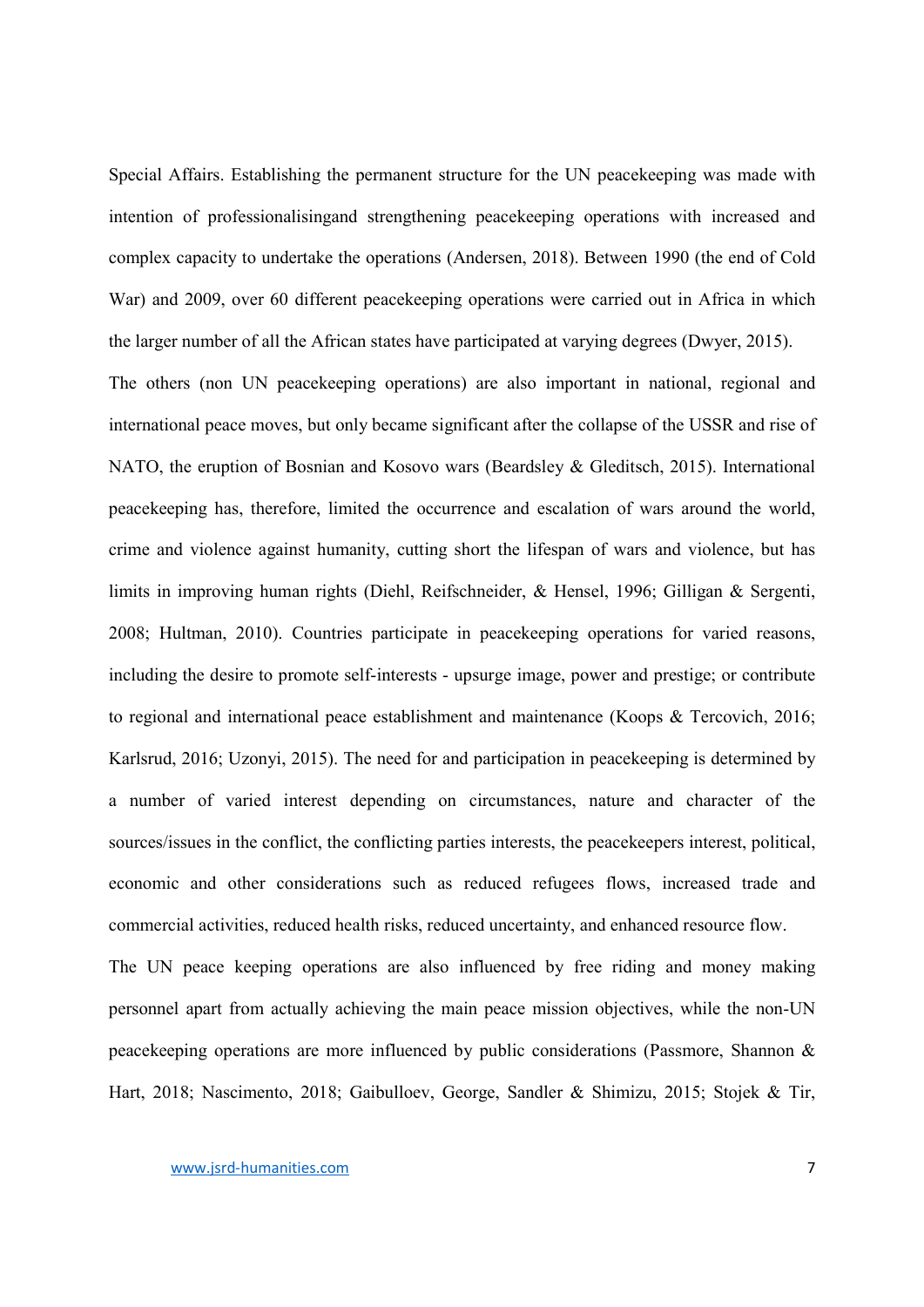2014; Jennings, 2018; Brosig, 2017; Uzonyi, 2015). Thus Brosig (2017) and Ward & Dorussen's (2016) assertion of a '*Rentier peacekeeping in neo-patrimonial systems'* which yields both public and private gains.Similarly, the regional management of peacekeeping is more realistic, but has the challenge of political willingness and military capability among the regional states.

#### Peacekeeping Operations, Resource and Objectives

Peacekeeping operations are complex in that they involve many stakeholders as United Nations, regional organisations, host government, the civilian population, and troops contributing countries, military, and the police (Yamashita, 2016). Peacekeeping operation is also resource(human and material) intensive in addition to its politics, especially after the 1990s (Sandler, 2017; Stojek, 2014; Gaibulloev, George & Sandler & Shimizu, 2015). It is, however, a conflict resolution device with voluntary troop's contribution to UN and other regional and or alliances/coalitions missions (Sandler, 2017).It is necessary to establish peace for the fact that insecurity and conflicts negatively affect development and threaten states, regions and the international community's peace and prosperity, thus requires collective and substantive attention and participation of states and the regions as well as building the military capabilities of states (Beswick, 2014).

## Scope and Limits of Peacekeeping

The United Nations Organisation is not a war instrument, thus its activities in this regard, are more concentrated on peacekeeping though there are prospects for improving the roles played in conflicts (Goodpaster, 1996). According to the United Nations (2008:7):

> *Today's multi-dimensional peacekeeping operations are called upon not only to maintain peace and security, but also to facilitate the political process, protect civilians, assist in disarmament, demobilization and reintegration of former combatants, support the organization of elections, protect and promote human rights, and assist in restoring the rule of law.*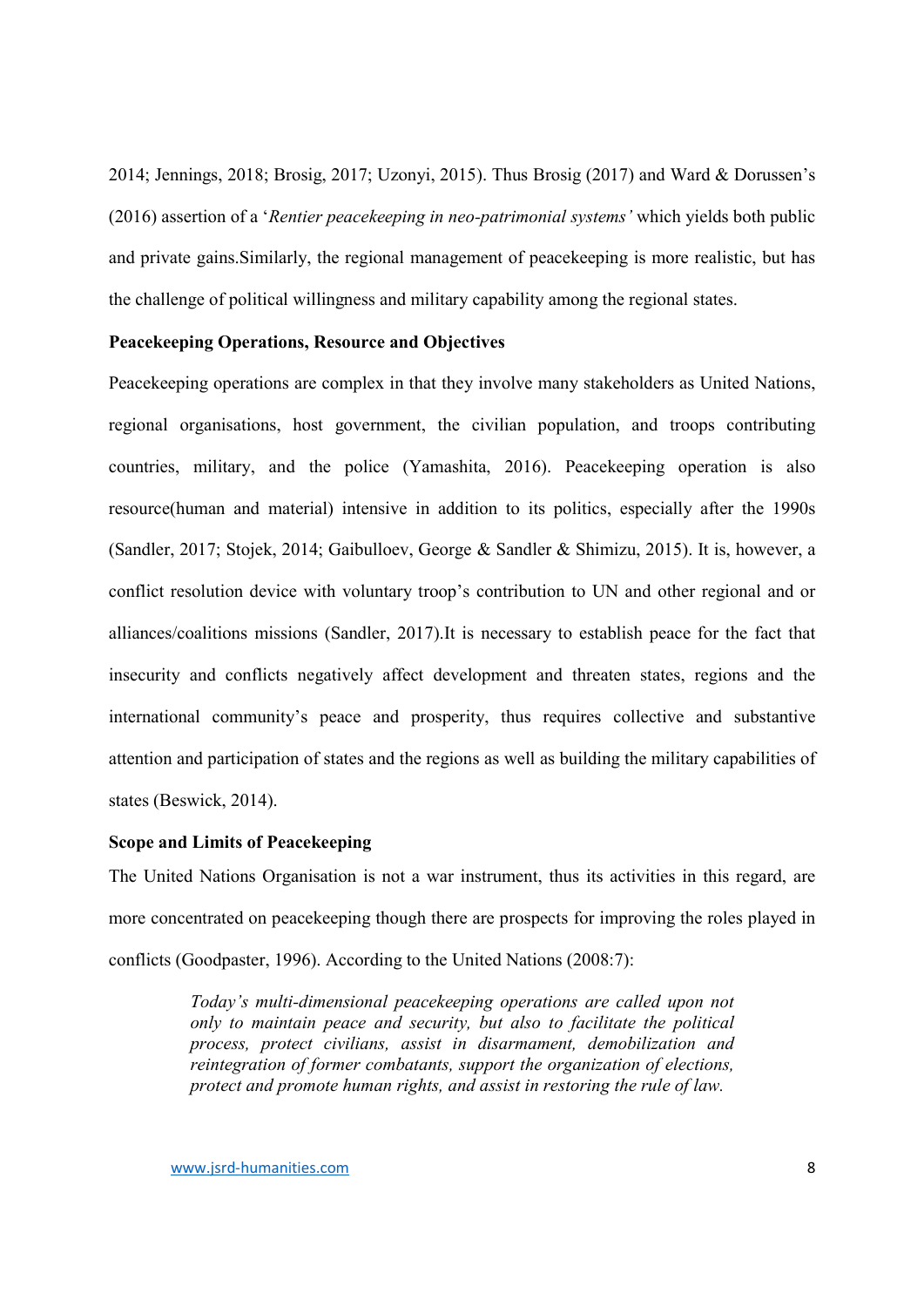The United Nations is also limited in peace keeping by the provisions for impartiality, but there are peculiar instances that require prompt response and actions in cases of rape, genocide, ethnic cleansing, etc. which all are heinous and commonly committed war crimes (Goodpaster, 1996).The UN PKO principle is meant to help create the necessary political space to enable the warring parties to reach a political solution themselves (Andersen, 2018). This distinguishes UN peacekeeping mission from peace enforcement and the others.From the 1990s, African state, especially Nigeria and Ghana have become the prominent and lead participating states in peacekeeping missions on the African continent with pioneer African Union peacekeeping Missions in Sudan and Somalia, which have proved both competence of the States in such operations, and imperativeness of peacekeeping in the war tone states (Beswick, 2014).Peacekeeping operation for the workers (military, observers, etc.) is not an easy one considering the issues of *long working hours, routine tasks, stifling bureaucracy, loneliness and homesickness, relative isolation, and dangers associated with the local environment* (Jennings & Boas, 2015). On another note, the regional management of peacekeeping is more realistic, but has the challenge of political willingness and military capability among the regional states. The peacekeeping and MNJTF operations, especially in Africa are limited by financial, technical, political and other factors, and while regional management of peacekeeping is more realistic, it has the challenge of political willingness and military capability among the regional states (Beswick, 2014).

### Impacts of Peacekeeping Operations

The use of peacekeeping operations poses threats of uncertainties and divisions among the among member states and within the secretariat of the United Nations (Berdal & Ucko, 2015). There are many unintended consequences of these peacekeeping missions and have ben affecting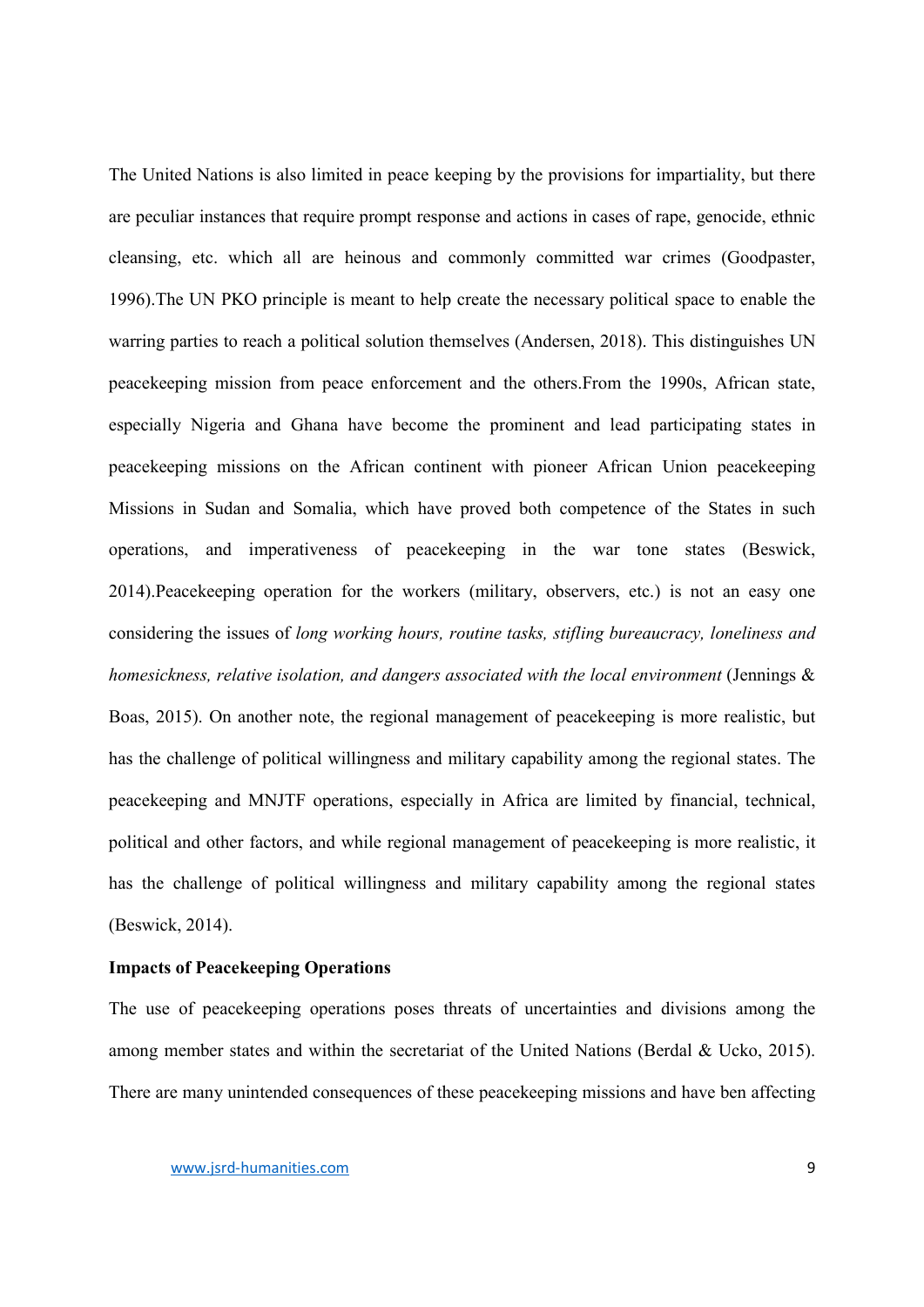the overall objectives of the peace keeping missions such as sexual, childabuse and exploitation, trading in minerals in the conflict areas, mutinies, etc., and specifically, Dwyer (2015) has observed that peacekeeping operations have resulted in mutinies, '*an act of insubordination, in which troops revolt against lawfully constituted authority*', especially in the West African subregion.

#### The Dilemma of Peacekeeping Operations

The main and primary goals of peacekeeping are to manage conflicts and resolve them (Dwyer, 2015). However, engaging in such operation inherently results in a dilemma for all the stakeholders – the public, the belligerents, state authorities, the peacekeeping personnel (troops, observers, etc.).

The international, regional or continental peacekeeping have uncertainty of outcomes and so many nations are reluctant to deploy their military for such operations (Goodpaster, 1996).On another dimension, peacekeeping missions also result in injustice among the peacekeepers, domestic mutinies within military organisations because of material grievances, especially West Africa (Dwyer, 2015).It is also argued that peacekeeping operations result in military coups in the peacekeeper contributing states, and thus political systems are exposed to external influences (Cunliffe, 2017).The use of peacekeeping operations are exposed to uncertainties and divisions among the member states and within the secretariat of the United Nations (Berdal & Ucko, 2015).There is also the issue of composition of troops in a peacekeeping missions/operations – whether the soldiers should come from a single country or from a diverse selection from the participating states. This is premised on the fact that diversity is a double-edged sword among the peacekeeping operators (Bove, & Ruggen, 2016; Horwitz & Horwitz, 2007). Therefore, the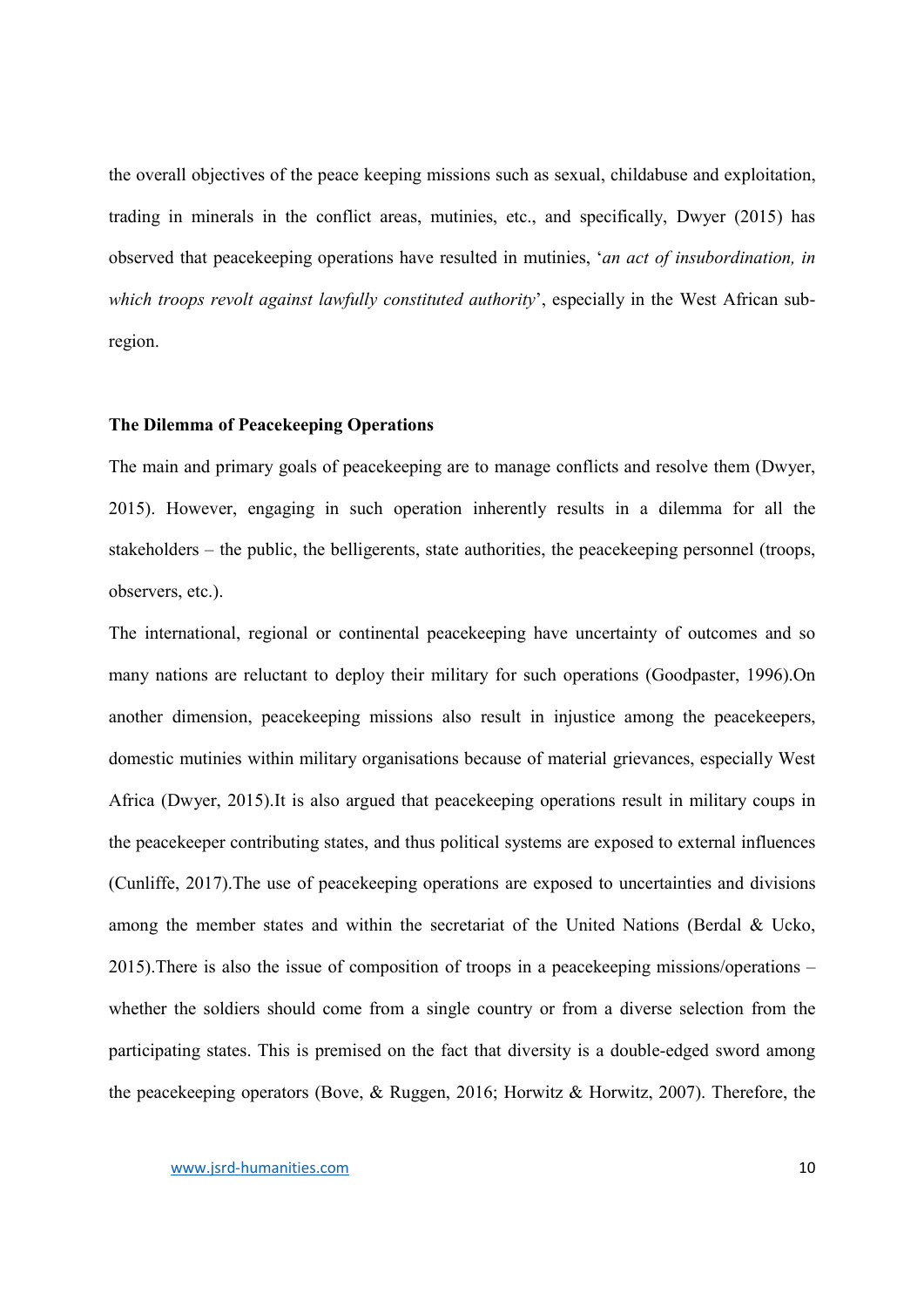extent of heterogeneity in the composition of soldiers in a mission has an impact on the capacity and success of a peacekeeping mission.

There is the predicament of sexual, child, human abuses and exploitation by both UN and other non-UN peacekeepers and there is a great challenge in the aspect of prosecution by states whose personnel are involved in such crimes which often end up with impunity and inaccessibility to justice by the victims of such abuses and exploitation (Odello & Burke, 2016).Connected to those is whether the deployment of peacekeeping operations influence signing peace agreements between conflicting parties or there is any relationship between signing peace agreement and deployment of peacekeeping operators. It is, in line with that, arguably asserted that decision to send peacekeepers does not very much influence the combatants to sign peace agreements, but rather, internally related factors, but not pressure from the outside world (Tiernay, 2014).Sandler (2017) has identified marrying two key issues of burden sharing (finances, troops, other logistics, etc.); and effectiveness (ability to achieve specific, and general objectives and benefits of such operations, which include maintaining peace and protection of the lives, among others) as critical to every peacekeeping operation and whether led by the United Nations or the other regional/alliance/coalitions.

Beardsley & Gleditsch (2015) have all the same asserted that peacekeeping operations significantly reduce geographic scope of violence, but enable non-state actors to gain both *strength* and *legitimacy*, butwhich result in the non-state actors becoming future threats in an event where peace deals are not reliably reached. Dwyer (2015) has observed that peacekeeping operations have resulted in mutinies, '*an act of insubordination, in which troop's revolt against lawfully constituted authority*', especially in the West African sub-region.There are many unintended consequences of these peacekeeping missions and have been affecting the overall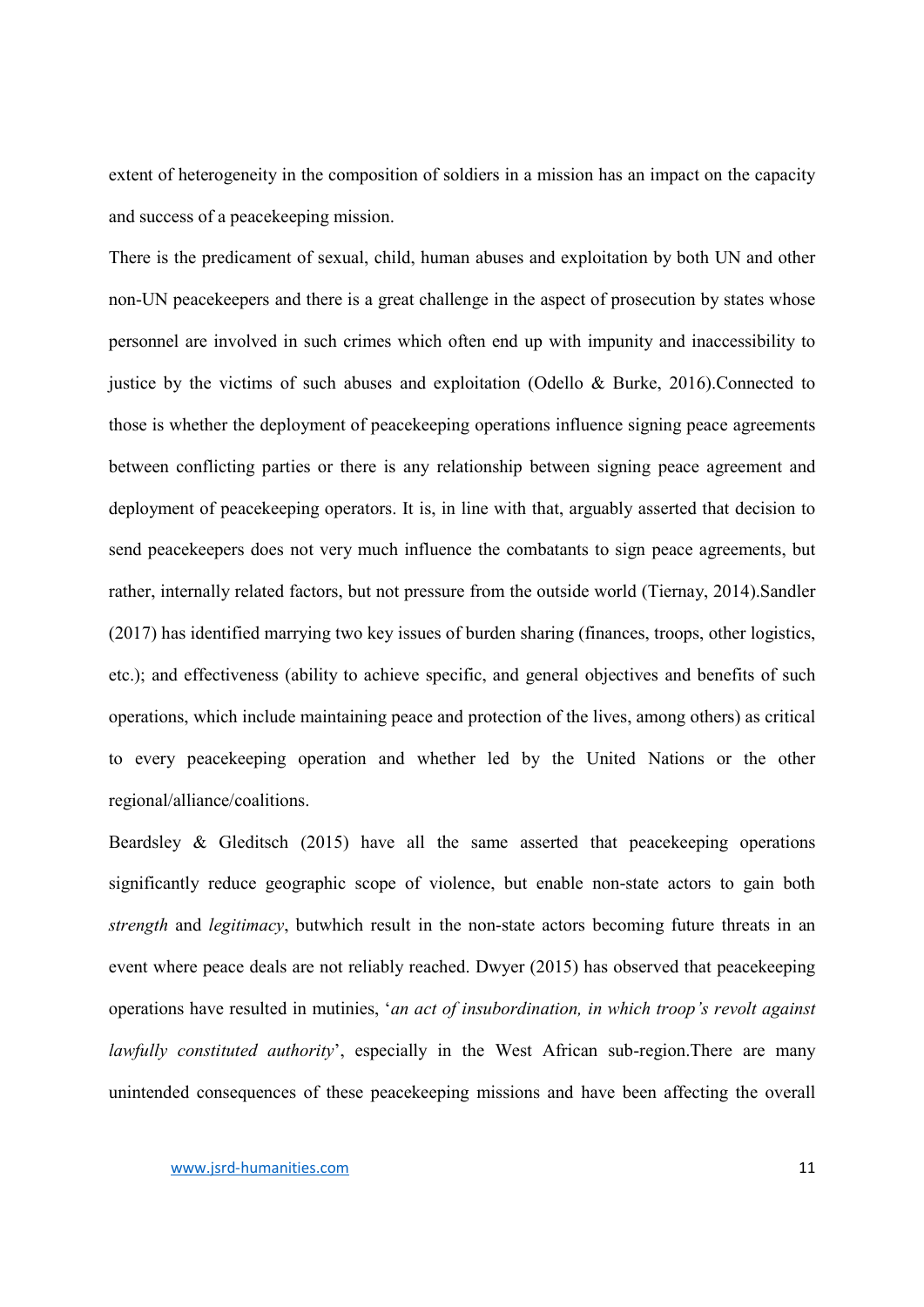objectives of the peace keeping missions such as sexual exploitation, trading in minerals in the conflict areas, mutinies, etc., (Dwyer, 2015).

Similarly, there is income normality among the non-UN peacekeeping missions, while the UN peacekeeping missions increase and some states are specialists in the supply and deployment of troops for UN missions as a means of money making, and less responsive to spillover effects on the peace operation personnel (Gaibulloev, et al., 2015).There is also a dilemma in attainment of the political purposes to be achieved, the long term strategic direction and objectives of the missions to be achieved which are intertwined with particularistic interests of the troops, major powers, and the operations financiers' interests, and are tied to resource constraints and capabilities to undertake the numerous peacekeeping operations (Berdal & Ucko, 2015). The changing dimensions and emerging tasks before the peacekeepers have present another predicament to the peacekeeping operations across the globe, especially with increased factionalisations among the conflicting parties, incoherence in interests and terms of agreement and increased proliferation of weapons among the conflicting parties which is on daily basis.

#### Summary and Conclusion

Peacekeeping is indispensable to the current trends on the globe. The quest establishment and maintenance of peace has not been an easy one and does not seem to be easy in future in view of the escalation of conflicts around the world and the increasing need for peacekeeping operations especially on the United Nations Organisation and other Regional and continental organisations of states. The dilemma of peacekeeping operation is a huge one and needs the attention of both the United Nations and all the other stakeholders in peace making. The scope of peacekeeping also has some gaps that need to be filled, especially with the rising number of conflicts and dynamism of the peacekeeping operations over time, geography and political undertones. While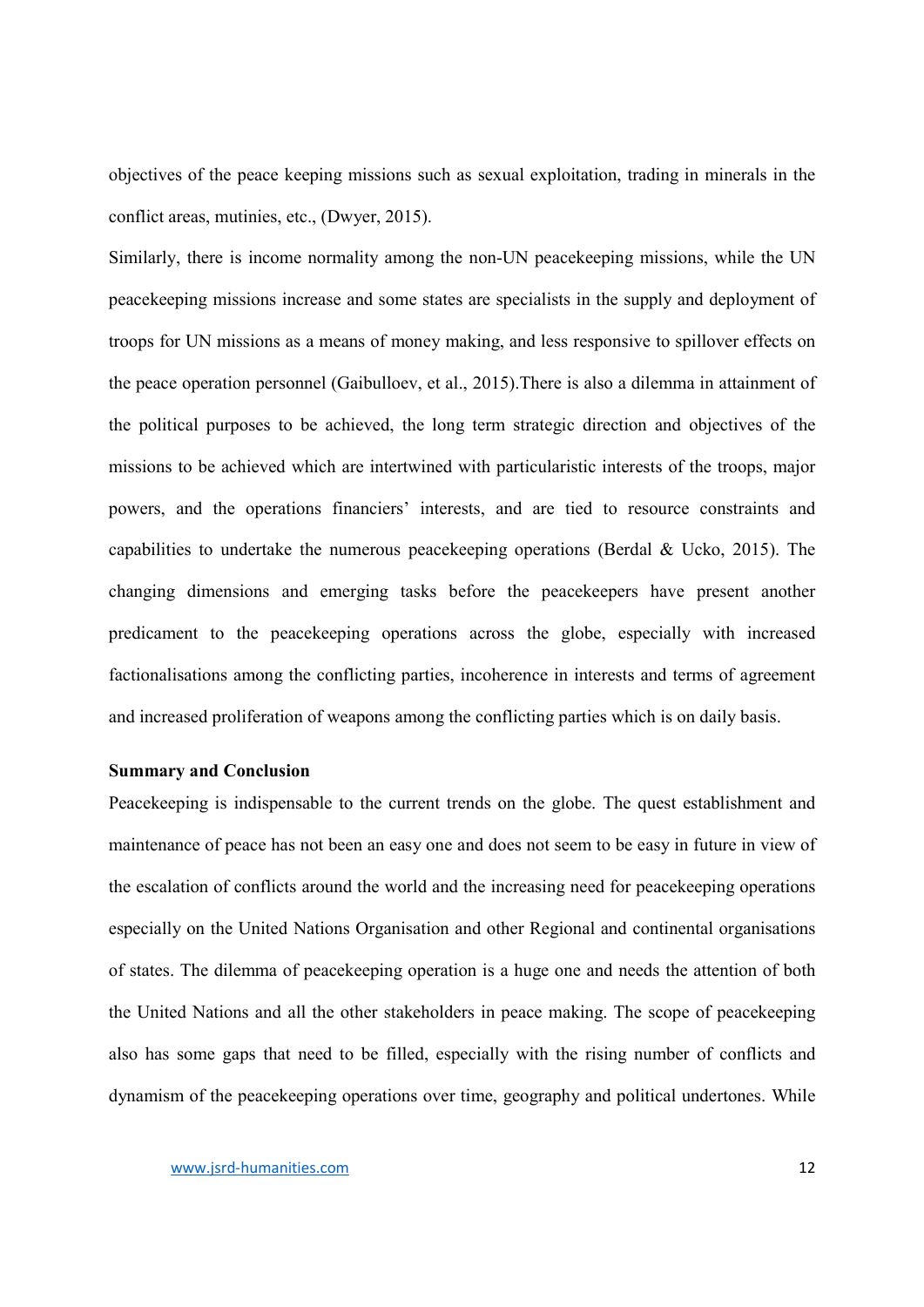is not possible to discern peacekeeping from the political-economy of self-serving interests, it is pertinent that the system needs to be made more dynamic and the stakeholders more responsive to the main objectives of peacekeeping operations.

Closer harmony between the UN and other non-UN peacekeeping operations by the various organisations states would have to be addressed so as to reduce the extant challenges in the wave of peacekeeping operations across the globe – sexual, child, labour, human abuses and exploitations, illegal trade in mines, injustice to the peace keeping workers by some top authorities, the epidemic of free ride/enterprise in peacekeeping, shortage of human and material resources, and late/delayed responses to the needs for such operations among others.

#### References

- Andersen, L. R. (2018). The HIPPO in the room: the pragmatic push-back from the UN peace bureaucracy against the militarization of UN peacekeeping. *International Affairs*, *94*(2), 343-361.
- Arbuckle, J. V. (2006). *Military forces in 21st century peace operations: no job for a soldier?* Oxon, OX: Routledge.
- Beardsley, K., & Gleditsch, K. S. (2015). Peacekeeping as Conflict Containment1. *International Studies Review*, *17*(1), 67-89.
- Berdal, M. (2018). The state of UN peacekeeping: Lessons from Congo. *Journal of Strategic Studies*, *41*(5), 721-750.
- Berdal, M., & Ucko, D. H. (2015). The use of force in UN peacekeeping operations: Problems and prospects. *The RUSI Journal*, *160*(1), 6-12.
- Beswick, D. (2014). The risks of African military capacity building: Lessons from Rwanda. *African Affairs*, *113*(451), 212-231.
- Bove, V., & Ruggeri, A. (2016). Kinds of blue: Diversity in UN peacekeeping missions and civilian protection. *British Journal of Political Science*, *46*(3), 681-700.
- Brosig, M. (2017). Rentier peacekeeping in neo-patrimonial systems: The examples of Burundi and Kenya. *Contemporary Security Policy*, *38*(1), 109-128.
- Brosig, M., & Sempijja, N. (2018). Does Peacekeeping Reduce Violence? Assessing Comprehensive Security of Contemporary Peace Operations in Africa. *Stability: International Journal of Security and Development*, *7*(1). 1-23.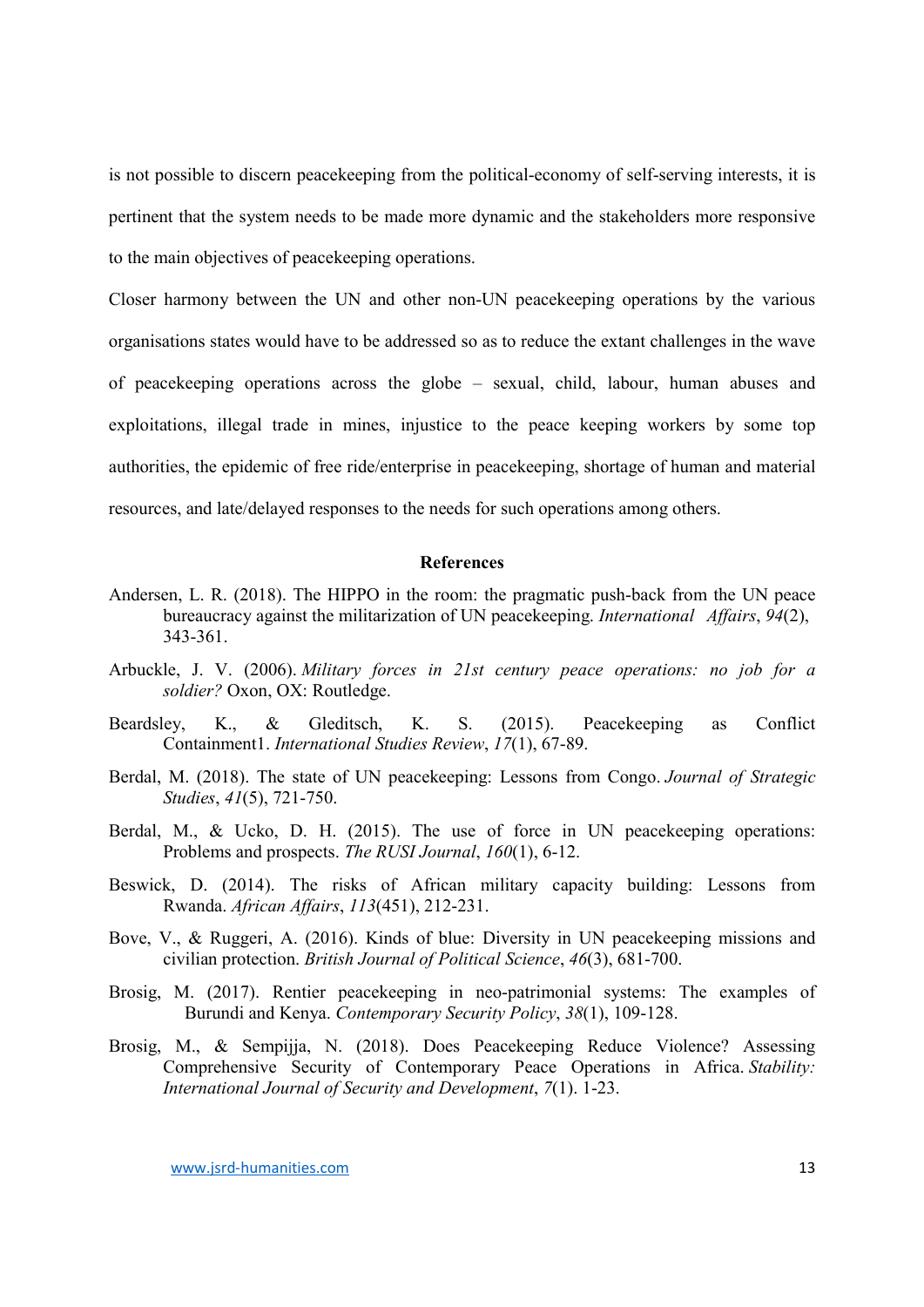- Cimbala, S. J., & Forster, P. K. (2016). *Multinational military intervention: NATO policy, strategy and burden sharing*. Oxon,OX: Routledge.
- Coleman, K. P., & Nyblade, B. (2018). Peacekeeping for profit? The scope and limits of 'mercenary'UN peacekeeping. *Journal of Peace Research*, 1-42

Connaughton, R. (2017). *Military Intervention and Peacekeeping: The Reality: The Reality*. Oxon, OX: Routledge.

- Cunliffe, P. (2018). From peacekeepers to praetorians–how participating in peacekeeping operations may subvert democracy. *International Relations*, *32*(2), 218-239.
- DeRouen Jr, K., & Chowdhury, I. (2018). Mediation, peacekeeping and civil war peace agreements. *Defence and peace economics*, *29*(2), 130-146.
- Diehl, P. F., Reifschneider, J., & Hensel, P. R. (1996). United Nations intervention and recurring conflict. *International Organization*, *50*(4), 683-700.
- Dwyer, M. (2015). Peacekeeping abroad, trouble making at home: Mutinies in West Africa. *African Affairs*, *114*(455), 206-225.
- Gaibulloev, K., George, J., Sandler, T., & Shimizu, H. (2015). Personnel contributions to UN and non-UN peacekeeping missions: A public goods approach. *Journal of Peace Research*, *52*(6), 727-742.
- Gilligan, M. J. & Sergenti, E. J. (2008). Do UN Interventions Cause Peace? Using Matching to Improve Causal Inference. *Quarterly Journal of Political Science 3*(1). 89–122.
- Goodpaster, A. J. (1996). *When Diplomacy Is Not Enough: Managing Multinational Military Interventions*. Carnegie Commission on Preventing Deadly Conflict. New York, NY: Carnegie Corporation
- Horwitz, S. K., & Horwitz, I. B. (2007). The effects of team diversity on team outcomes: A meta-analytic review of team demography. *Journal of Management 33*(6). 987 -1015.
- Hultman, L. (2010). Keeping peace or spurring violence? Unintended effects of peace operations on violence against civilians. *Civil Wars 12*(1-2). 29–46.
- Jakobsen, P. V. (2016). Denmark and UN peacekeeping: glorious past, dim future. *International Peacekeeping*, *23*(5), 741-761.
- Jennings, K. M., & Bøås, M. (2015). Transactions and interactions: Everyday life in the peacekeeping economy. *Journal of Intervention and Statebuilding*, *9*(3), 281-295.
- Julian, R., & Gasser, R. (2018). Soldiers, Civilians and Peacekeeping–Evidence and False Assumptions. *International Peacekeeping*, 1-33.
- Karlsrud, J. (2015). The UN at war: examining the consequences of peace-enforcement mandates for the UN peacekeeping operations in the CAR, the DRC and Mali. *Third World Quarterly*, *36*(1), 40-54.
- Karlsrud, J., & Osland, K. M. (2016). Between self-interest and solidarity: Norway's return to UN peacekeeping? *International Peacekeeping*, *23*(5), 784-803.

www.jsrd-humanities.com 14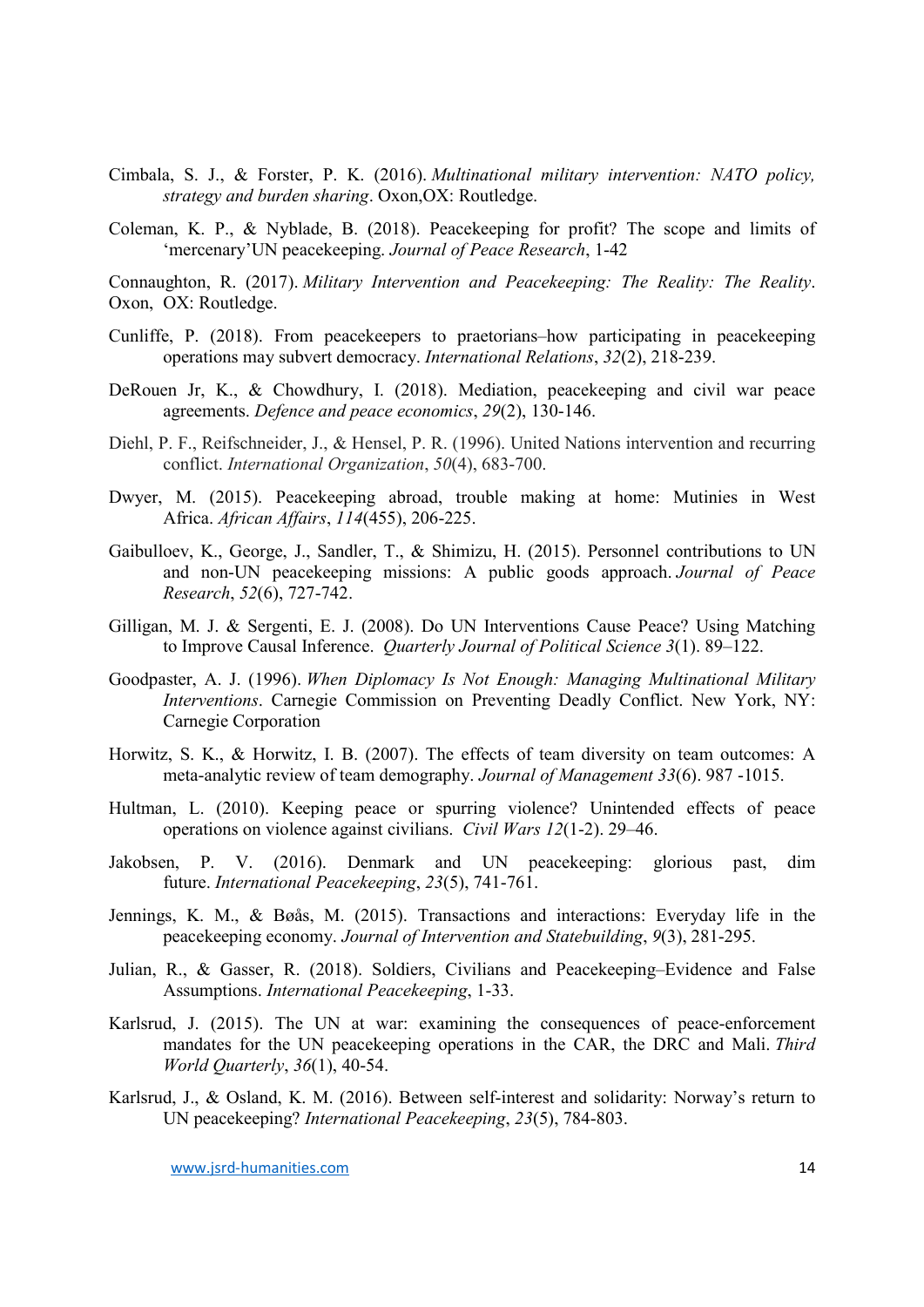- Kathman, J. D., & Wood, R. M. (2016). Stopping the killing during the "peace": Peacekeeping and the severity of post-conflict civilian victimization. *Foreign Policy Analysis*, *12*(2), 149-169.
- Koops, J. A., & Tercovich, G. (2016). A European return to United Nations peacekeeping? Opportunities, challenges and ways ahead. *International Peacekeeping*, *23*(5) 597- 609.
- Mampilly, Z. (2018). Shifts in global power and UN peacekeeping performance: India's rise and its impact on civilian protection in Africa. *African Affairs*, *117*(467), 171-194.
- Moskos, Jr, C. C. (1975). UN peacekeepers: The constabulary ethic and military professionalism. *Armed forces & society*, *1*(4), 388-401.
- Nascimento, D. (2018). From Theory to Practice: Assessing the Role and Effectiveness of UN Peacekeeping Operations. *International Peace Keeping, 25*(2). 314-316.
- Nilsson, C., & Zetterlund, K. (2016). Sweden and the UN: a rekindled partnership for peacekeeping? *International Peacekeeping*, *23*(5), 762-783.
- Odello, M., & Burke, R. (2016). Between immunity and impunity: peacekeeping and sexual abuses and violence. *The International Journal of Human Rights*, *20*(6), 839-853.
- Passmore, T. J., Shannon, M., & Hart, A. F. (2018). Rallying the troops: Collective action and self-interest in UN peacekeeping contributions. *Journal of Peace Research*, *55*(3), 366-379.
- Rein, C. (2015). The EU and peacekeeping in Africa: The case of AMISOM. *Global Affairs*, *1*(2), 193-204.
- Sandler, T. (2017). International Peacekeeping Operations: Burden Sharing and Effectiveness. *Journal of Conflict Resolution*, *61*(9), 1875-1897.
- Shields, P. M. (2016). Building the Fabric of Peace: Jane Addams and Peaceweaving. *Global Virtue Ethics Review,7*(2), 21-33.
- Stojek, S. M., & Tir, J. (2015). The supply side of United Nations peacekeeping operations: Trade ties and United Nations-led deployments to civil war states. *European Journal of International Relations*, *21*(2), 352-376.
- Tago, A., & Ikeda, M. (2015). An 'A'for effort: Experimental evidence on UN Security Council engagement and support for US military action in Japan. *British Journal of Political Science*, *45*(2), 391-410.
- Tertrais, B. (2004). The changing nature of military alliances. *Washington Quarterly*, *27*(2), 133-150.
- Tiernay, M. (2015). Which comes first? Unpacking the relationship between peace agreements and peacekeeping missions. *Conflict Management and Peace Science*, *32*(2), 135-152.
- Uzonyi, G. (2015). Refugee flows and state contributions to post-Cold War UN peacekeeping missions. *Journal of Peace Research*, *52*(6), 743-757.

www.jsrd-humanities.com 15